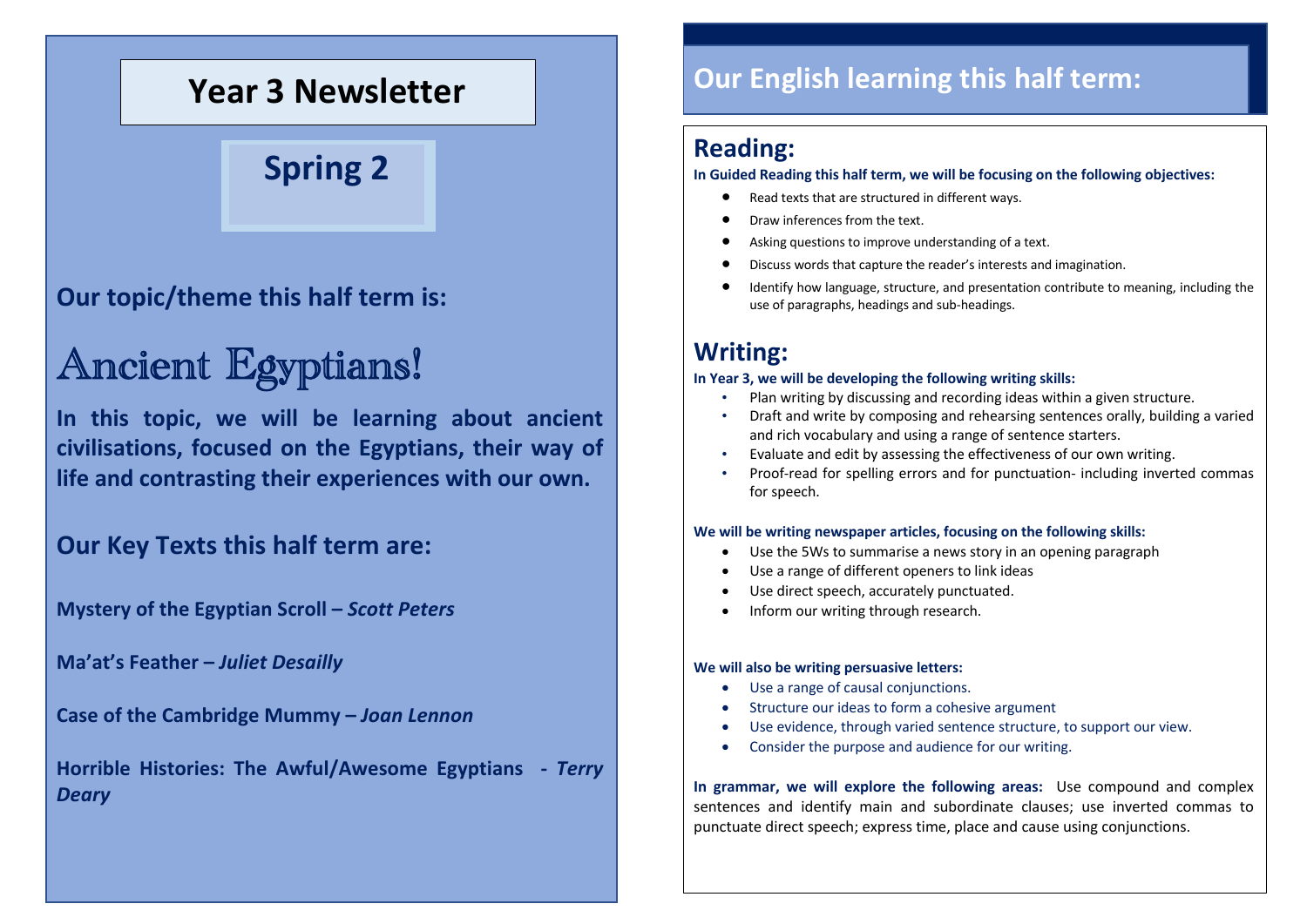# **Our Maths learning this half term:**

**This half term, we will be focusing on measure. As part of the units, we will be revisiting our calculation and place value skills by solving real-life problems involving measurement.**

#### **Measure: Length and Perimeter**

Measure, compare, add and subtract lengths (m/cm/mm).

Measure the perimeter of simple 2-D shapes

#### **Measure: Money**

Add and subtract amounts of money to give change, using both £ and p in practical contexts.

#### **Measure: Mass and Capacity**

Measure, compare, add and subtract mass  $(kg/g)$ ; volume/capacity (l/ml).

**We will continue to develop our counting and mental maths skills throughout our maths units, as well as revisiting any previous misconceptions.**

#### **Our Science and Computing learning this half term:**

### **Science**

**Our unit of science this half term is focused on plants. We will be covering the following knowledge areas:**

- I can identify and describe the functions of different parts of flowering plants: roots, stem/trunk, leaves and flowers.
- I can explore the requirements of plants for life and growth (air, light, wa nutrients from soil, and room to grow) and how they vary from plant to plant.
- I can investigate the way in which water is transported within plants.
- I can explore the part that flowers play in the life cycle of flowering plants, including pollination, seed formation and seed dispersal.

#### **We will be developing the following enquiry skills:**

- Raise relevant questions and use different forms of enquiry to answer them
- Make systematic observations. Make decisions about what observations to make, how long to make them for and the type of equipment needed
- Notice natural patterns and decide what data to collect to identify them
- Draw simple conclusions (identifying differences, similarities and changes) and use simple scientific language

### **Computing**

**Our unit of computing this half term is focused on data, exploring branching databases.**

- **I know what data is,**
- **I can explain the difference between data and information.**
- **I can create a table (eg to collect results)**
- **I can use a computer to collect data.**
- **I can use a computer to analyse data to show something useful.**

**Our digital literacy focus this half term will be on the similarities and differences between in-person and online communications.**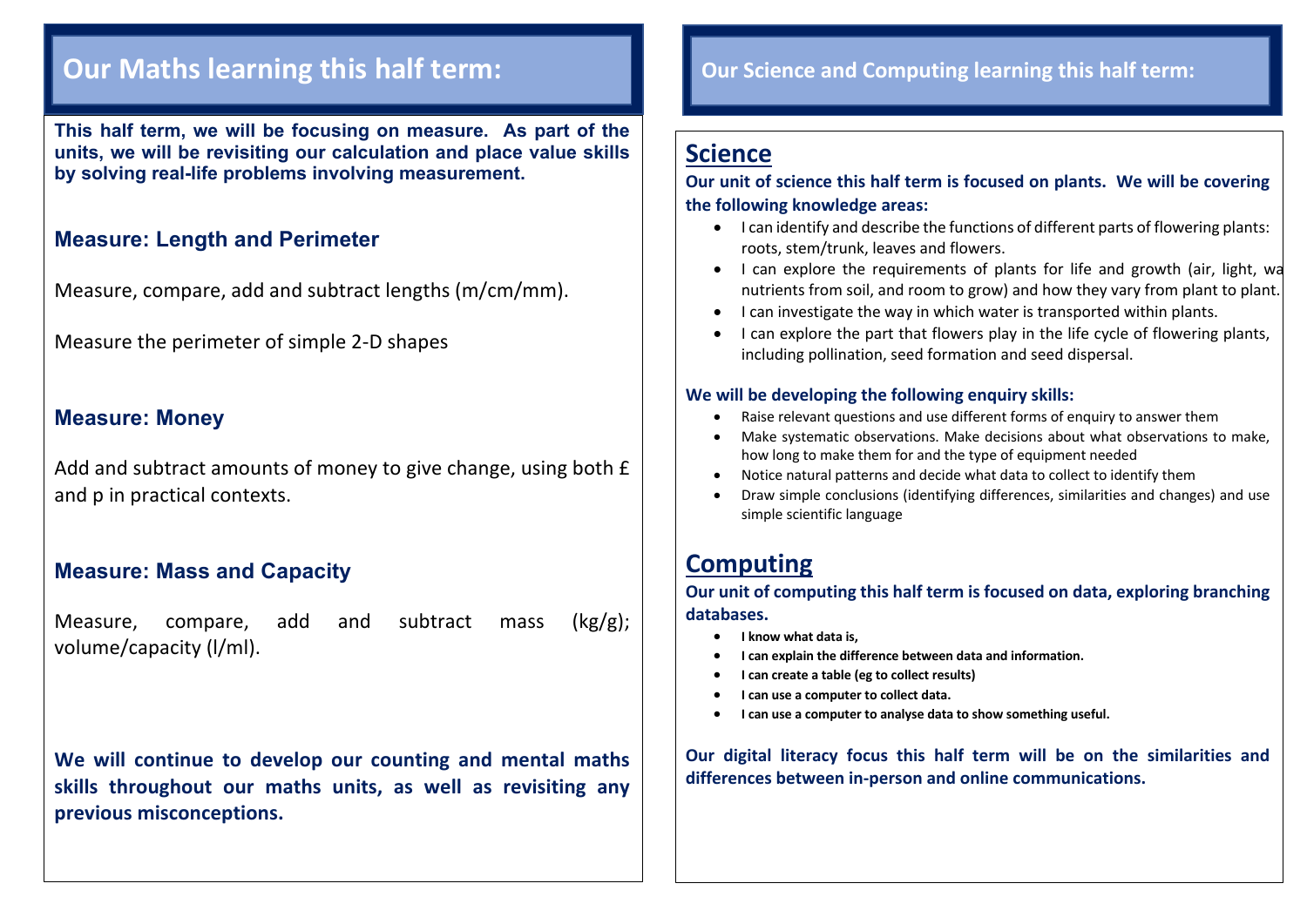# **Our Humanities learning this half term: Our Creative Arts learning this half term:**

### **History:**

 $\overline{\phantom{a}}$ 

**Our history focus this half term will continue to focus on the achievements of, and life within, Ancient Egypt.**

- What is mummification and why was it important to the Ancient Egyptians?
- Who ruled Ancient Egypt and who was Tutankhamun?
- How did the Ancient Egyptian writing system work?
- In what ways were gods and goddesses important to the Ancient Egyptians?
- How was the River Nile important to life in this time?

#### **We will be developing the following historical skills:**

- Develop chronologically secure knowledge and understanding of British, local and world history.
- Establish clear narratives within and across the periods they study.
- Address and devise historically valid questions about change, similarity and difference.
- Note connections, contrasts and trends over time.
- Address and devise historically valid questions about significance.
- Understand how our knowledge of the past is constructed from a range of sources.

# **RE:**

**In RE, we will explore the question: 'Is Easter a festival of new life or sacrifice?' We will consider the Christian story of Easter and its significance to people around the world.**

### **Spanish:**

In Spanish this half term, we will discuss our likes, dislikes and preferences before learning about festivities in Spanish-speaking countries, such as Easter.

**Art/DT: We will be developing our skills in creating a Pharoah's headdress using collage, before creating our own canopic jars.**

#### **We will develop the following skills:**

- Design a product through detailed, labelled drawing.
- Consider necessary textiles and fabrics, aesthetic aspects such as pattern, proposed audience and how fabric will be attached during the planning.
- Use a range of tools and equipment to create a toy, selecting appropriate textiles according to their functional properties.
- Consider how to embellish and add detail to designs.
- Evaluate finished product against the design criteria and consider the views of others to improve their work.

## **Music: Performing**

- Reading score and playing on a piano.
- Learning to read and play notes with expression.
- Developing the use of arpeggios on a piano.